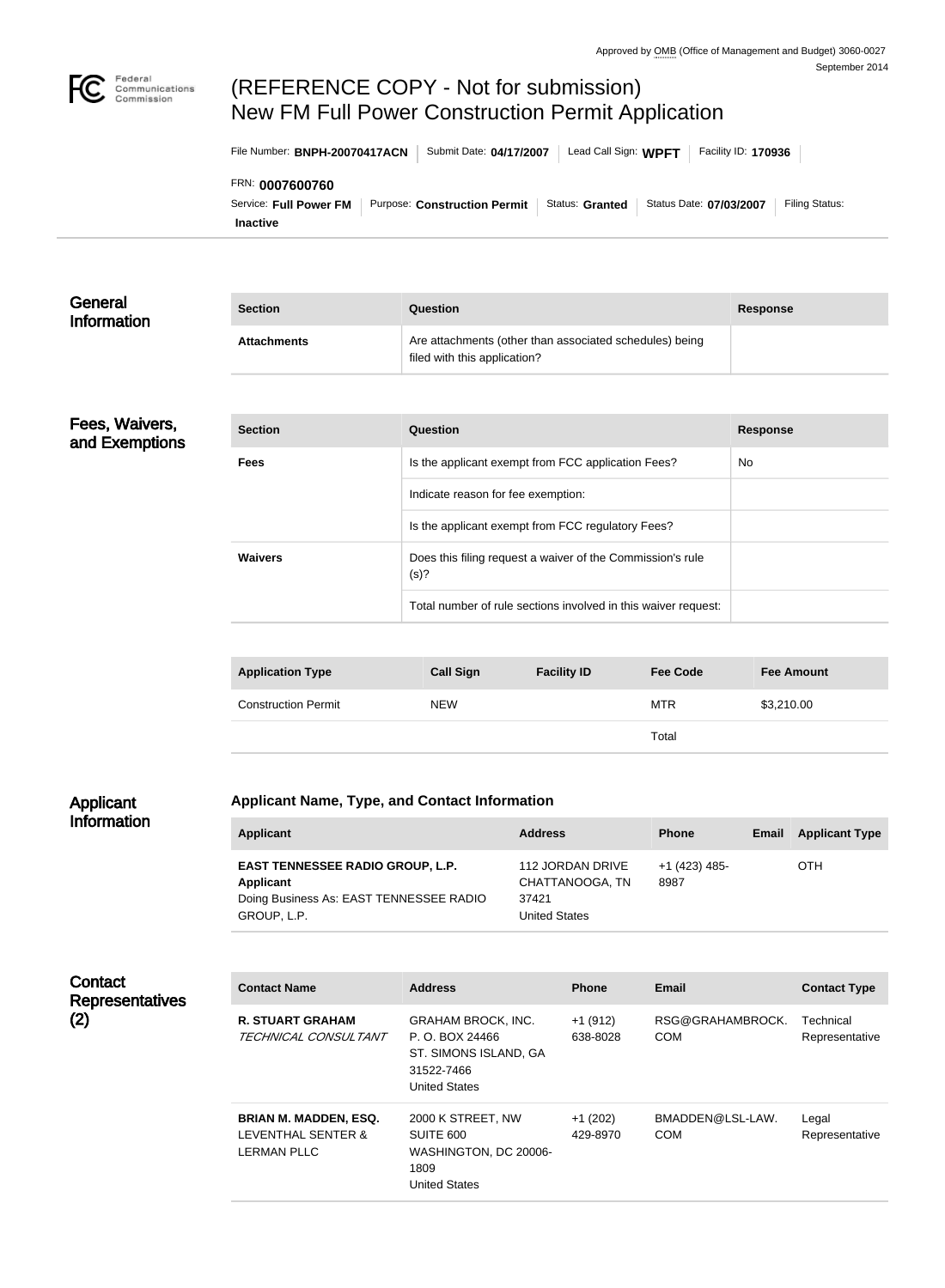| Parties to the<br>Application (1) | <b>Party Name</b> | <b>Address</b>                                                    | <b>Phone</b>      | <b>Email</b> | <b>Positional Interest</b>                                                                                                         |
|-----------------------------------|-------------------|-------------------------------------------------------------------|-------------------|--------------|------------------------------------------------------------------------------------------------------------------------------------|
|                                   | SEE EXHIBIT 2     | 112 JORDAN DRIVE<br>CHATTANOOGA, TN 37421<br><b>United States</b> | +1 (423) 485-8987 |              | <b>Positional Interest:</b><br>Citizenship:<br><b>Percentage of Votes:</b><br>null%<br><b>Percentage of Total Assets:</b><br>null% |

### Attributable Interest

| <b>Section</b>                                  | <b>Question</b>                                                                                                                                                                                                                                                                                                                                                                                                                                                                                                                                                                                                                                                                                                                                                                              | <b>Response</b> |
|-------------------------------------------------|----------------------------------------------------------------------------------------------------------------------------------------------------------------------------------------------------------------------------------------------------------------------------------------------------------------------------------------------------------------------------------------------------------------------------------------------------------------------------------------------------------------------------------------------------------------------------------------------------------------------------------------------------------------------------------------------------------------------------------------------------------------------------------------------|-----------------|
| <b>Equity and Financial</b><br><b>Interests</b> | Applicant certifies that equity and financial interests not<br>listed in the Parties to the Application section are non-<br>attributable pursuant to the notes to 47 C.F.R. Section<br>73.3555.                                                                                                                                                                                                                                                                                                                                                                                                                                                                                                                                                                                              | No              |
| <b>Other Authorizations</b>                     | Does the applicant or any party to the application have an<br>attributable interest in any other broadcast station(s).                                                                                                                                                                                                                                                                                                                                                                                                                                                                                                                                                                                                                                                                       |                 |
| <b>Broadcast Incubator</b><br>Program           | Is the proposed facility the subject of an incubation proposal<br>or a 'reward' waiver request under the Commission's<br>Broadcast Incubator Program?                                                                                                                                                                                                                                                                                                                                                                                                                                                                                                                                                                                                                                        |                 |
| <b>Multiple Ownership</b>                       | Is the applicant or any party to the application the holder of<br>an attributable radio joint sales agreement or an attributable<br>radio time brokerage agreement in the same market as the<br>station subject to this application?                                                                                                                                                                                                                                                                                                                                                                                                                                                                                                                                                         | No              |
|                                                 | Applicant certifies that the proposed facility complies with<br>the Commission's multiple ownership rules.                                                                                                                                                                                                                                                                                                                                                                                                                                                                                                                                                                                                                                                                                   | Yes             |
|                                                 | Applicant certifies that the proposed facility:<br>(a) does not present an issue under the Commission's<br>policies relating to media interests of immediate<br>family members;<br>(b) complies with the Commission's policies relating to<br>future ownership interests; and<br>(c) complies with the Commission's restrictions relating<br>to the insulation and non-participation of non-party<br>investors and creditors.                                                                                                                                                                                                                                                                                                                                                                | Yes             |
|                                                 | Does the Applicant claim status as an "eligible entity," that<br>is, an entity that qualifies as a small business under the<br>Small Business Administration's size standards for its<br>industry grouping (as set forth in 13 C.F.R. § 121.201), and<br>holds:<br>(a) 30 percent or more of the stock or partnership<br>interests and more than 50 percent of the voting<br>power of the corporation or partnership that will own<br>the media outlet; or<br>(b) 15 percent or more of the stock or partnership<br>interests and more than 50 percent of the voting<br>power of the corporation or partnership that will own<br>the media outlet, provided that no other person or<br>entity owns or controls more than 25 percent of the<br>outstanding stock or partnership interests; or |                 |
|                                                 | (c) more than 50 percent of the voting power of the<br>corporation that will own the media outlet (if such<br>corporation is a publicly traded company)?                                                                                                                                                                                                                                                                                                                                                                                                                                                                                                                                                                                                                                     |                 |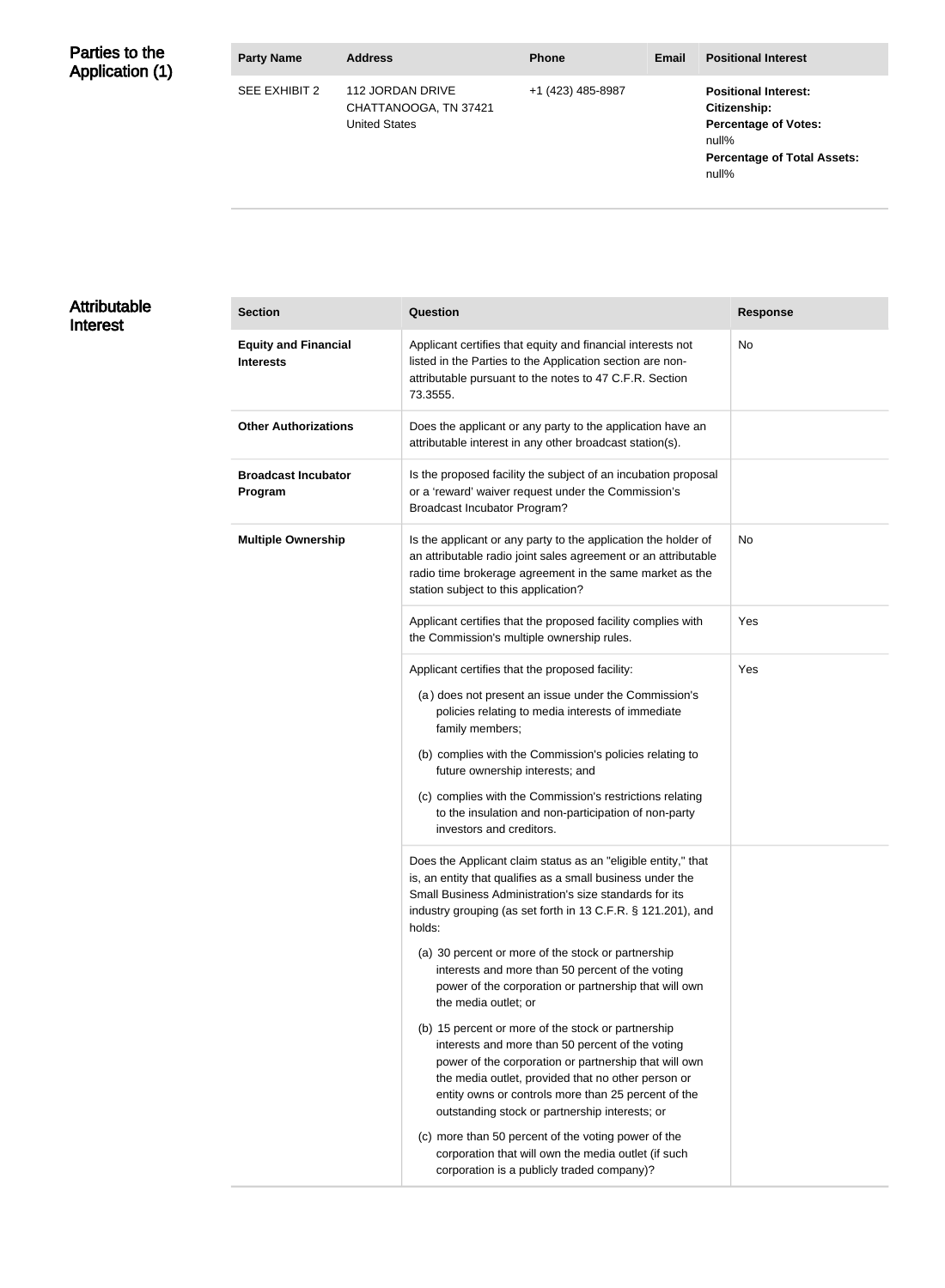| Alien Ownership | Question                                                                                                                                                                                                                                                                                                                                                                              | <b>Response</b> |
|-----------------|---------------------------------------------------------------------------------------------------------------------------------------------------------------------------------------------------------------------------------------------------------------------------------------------------------------------------------------------------------------------------------------|-----------------|
|                 | 1) Is the applicant a foreign government or the representative of any foreign government as specified in<br>Section 310(a) of the Communications Act?                                                                                                                                                                                                                                 |                 |
|                 | 2) Is the applicant an alien or the representative of an alien? (Section $310(b)(1)$ )                                                                                                                                                                                                                                                                                                |                 |
|                 | 3) Is the applicant a corporation, or non-corporate entity, that is organized under the laws of any foreign<br>government? (Section 310(b)(2))                                                                                                                                                                                                                                        |                 |
|                 | 4) Is the applicant an entity of which more than one-fifth of the capital stock, or other equity or voting interest,<br>is owned of record or voted by aliens or their representatives or by a foreign government or representative<br>thereof or by any entity organized under the laws of a foreign country? (Section 310(b)(3))                                                    |                 |
|                 | 5) Is the applicant directly or indirectly controlled by any other entity of which more than one-fourth of the<br>capital stock, or other equity or voting interest, is owned of record or voted by aliens, their representatives,<br>or by a foreign government or representative thereof, or by any entity organized under the laws of a foreign<br>country? (Section $310(b)(4)$ ) |                 |
|                 | 6) Has the applicant received a declaratory ruling(s) under Section 310(b)(4) of the Communications Act?                                                                                                                                                                                                                                                                              |                 |
|                 | 6a) Enter the citation of the applicable declaratory ruling by DA/FCC number or the FCC Record citation,<br>release date, or any other identifying information.                                                                                                                                                                                                                       |                 |
|                 | 7) Has there been any change in the applicant's foreign ownership since issuance of the declaratory ruling(s)<br>cited in response to Question 6?                                                                                                                                                                                                                                     |                 |
|                 | 8) Does the applicant certify that it is in compliance with the terms and conditions of the foreign ownership<br>declaratory ruling(s) cited in response to Question 6?                                                                                                                                                                                                               |                 |
|                 | 9) In connection with this application, is the applicant filing a foreign ownership Petition for Declaratory Ruling<br>pursuant to Section 310(b)(4) of the Communications Act?                                                                                                                                                                                                       |                 |

| Legal                 |  |
|-----------------------|--|
| <b>Certifications</b> |  |

| <b>Section</b>                                      | Question                                                                                                                                                                                                                                                                                                                                                                                                                                                                           | <b>Response</b> |
|-----------------------------------------------------|------------------------------------------------------------------------------------------------------------------------------------------------------------------------------------------------------------------------------------------------------------------------------------------------------------------------------------------------------------------------------------------------------------------------------------------------------------------------------------|-----------------|
| <b>Character Issues</b>                             | Applicant certifies that neither the applicant nor any party to<br>the application has or had any interest in, or connection<br>with:<br>(a) any broadcast application in any proceeding where<br>character issues were left unresolved or were<br>resolved adversely against the applicant or party to<br>the application; or<br>(b) any pending broadcast application in which<br>character issues have been raised.                                                             | Yes             |
| <b>Adverse Findings</b>                             | Applicant certifies that, with respect to the applicant and any<br>party to the application, no adverse finding has been made,<br>nor has an adverse final action been taken by any court or<br>administrative body in a civil or criminal proceeding brought<br>under the provisions of any laws related to any of the<br>following: any felony; mass media-related antitrust or unfair<br>competition; fraudulent statements to another governmental<br>unit; or discrimination. | Yes             |
| <b>Program Service</b><br><b>Certification</b>      | Applicant certifies that it is cognizant of and will comply with<br>its obligations as a Commission licensee to present a<br>program service responsive to the issues of public concern<br>facing the station's community of license and service area.                                                                                                                                                                                                                             | Yes             |
| <b>Local Public Notice</b>                          | Applicant certifies that it has or will comply with the public<br>notice requirements of 47 C.F.R. Section 73.3580.                                                                                                                                                                                                                                                                                                                                                                | Yes             |
| <b>Equal Employment</b><br><b>Opportunity (EEO)</b> | If the applicant proposes to employ five or more full-time<br>employees, applicant certifies that it is filing simultaneously<br>with this application a Model EEO Program Report.                                                                                                                                                                                                                                                                                                 |                 |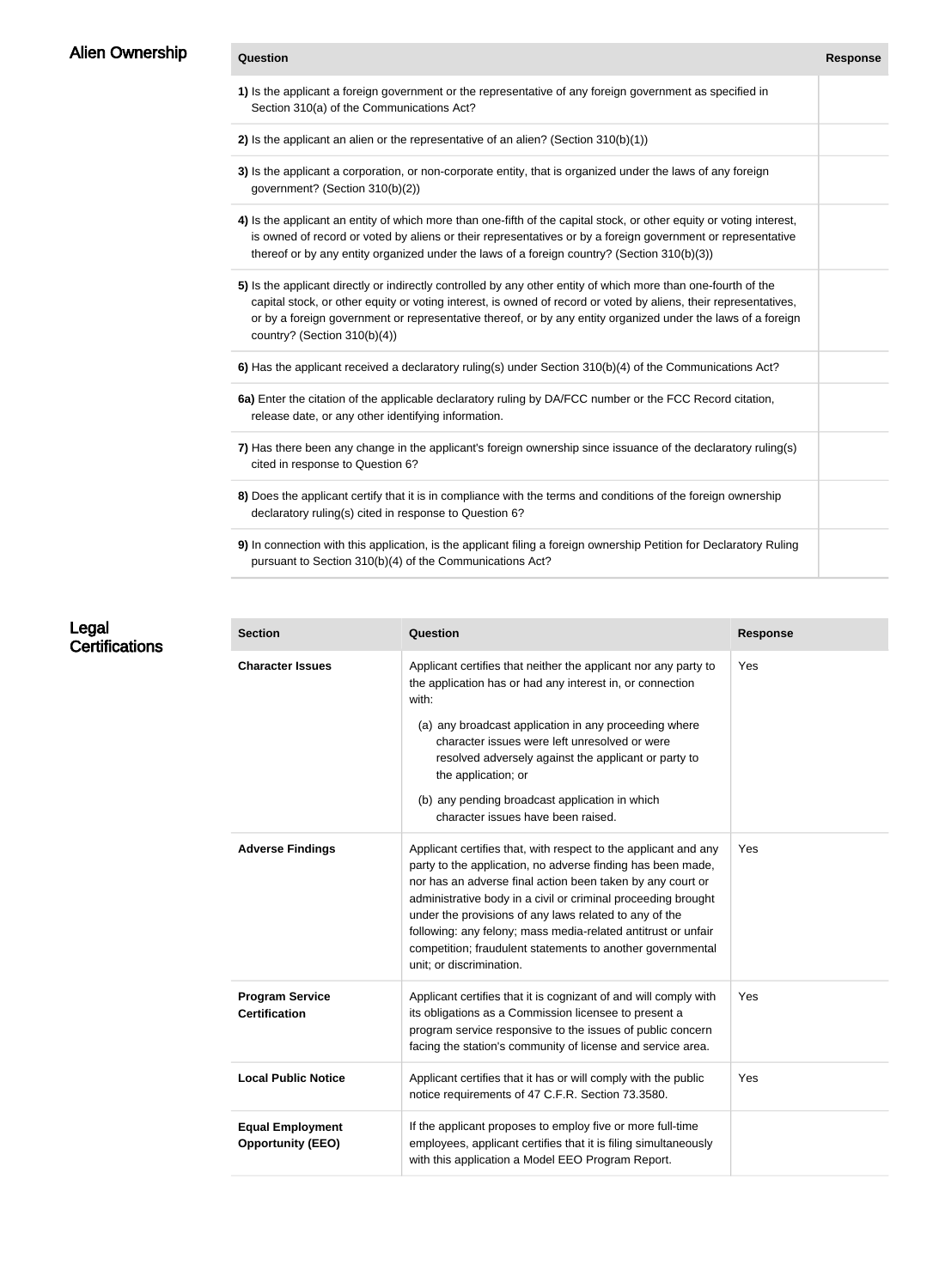| <b>Auction Authorization</b> | If the application is being submitted to obtain a construction<br>permit for which the applicant was the winning bidder in an<br>auction, then the applicant certifies, pursuant to 47 C.F.R.<br>Section 73.5005(a), that it has attached an exhibit |
|------------------------------|------------------------------------------------------------------------------------------------------------------------------------------------------------------------------------------------------------------------------------------------------|
|                              | containing the information required by 47 C.F.R. Sections<br>1.2107(d), 1.2110(i), 1.2112(a) and 1.2112(b), if applicable.                                                                                                                           |

### Channel and Facility Information

| <b>Section</b>               | <b>Question</b>      | <b>Response</b>     |
|------------------------------|----------------------|---------------------|
| <b>Proposed Community of</b> | <b>State</b>         | Tennessee           |
| <b>License</b>               | City                 | <b>PIGEON FORGE</b> |
|                              | Channel              | 292                 |
|                              | Frequency            | 106.3               |
| <b>Facility Type</b>         | <b>Facility Type</b> | Commercial          |
| <b>Station Class</b>         | <b>Station Class</b> | A                   |

### Antenna Location Data

| <b>Section</b>                                  | <b>Question</b>                                                    | <b>Response</b>                                       |
|-------------------------------------------------|--------------------------------------------------------------------|-------------------------------------------------------|
| <b>Antenna Structure</b><br><b>Registration</b> | Do you have an FCC Antenna Structure Registration (ASR)<br>Number? | Yes                                                   |
|                                                 | <b>ASR Number</b>                                                  | 1209344                                               |
| <b>Coordinates (NAD83)</b>                      | Latitude                                                           | 35° 42′ 13.3″ N+                                      |
|                                                 | Longitude                                                          | 083° 33' 56.6" W-                                     |
|                                                 | Structure Type                                                     |                                                       |
|                                                 | <b>Overall Structure Height</b>                                    | 56.1 meters                                           |
|                                                 | <b>Support Structure Height</b>                                    |                                                       |
|                                                 | <b>Ground Elevation (AMSL)</b>                                     |                                                       |
| Antenna Data                                    | Height of Radiation Center Above Ground Level                      | Horizontal: 45.7 meters<br>Vertical:45.7 meters       |
|                                                 | Height of Radiation Center Above Average Terrain                   | Horizontal: 340.4<br>meters Vertical: 340.4<br>meters |
|                                                 | Height of Radiation Center Above Mean Sea Level                    | Horizontal:1021<br>meters Vertical: 1021<br>meters    |
|                                                 | <b>Effective Radiated Power</b>                                    | Horizontal:0.5 kW<br>Vertical: 0.5 kW                 |
|                                                 | <b>Proposed Allotment or Assignment - Coordinates</b><br>(NAD83)   | Latitude                                              |
| Longitude                                       |                                                                    | $\sim$ $\sim$                                         |

### Antenna Technical Data

| <b>Section</b>      | Question     | Response        |
|---------------------|--------------|-----------------|
| <b>Antenna Type</b> | Antenna Type | Non-Directional |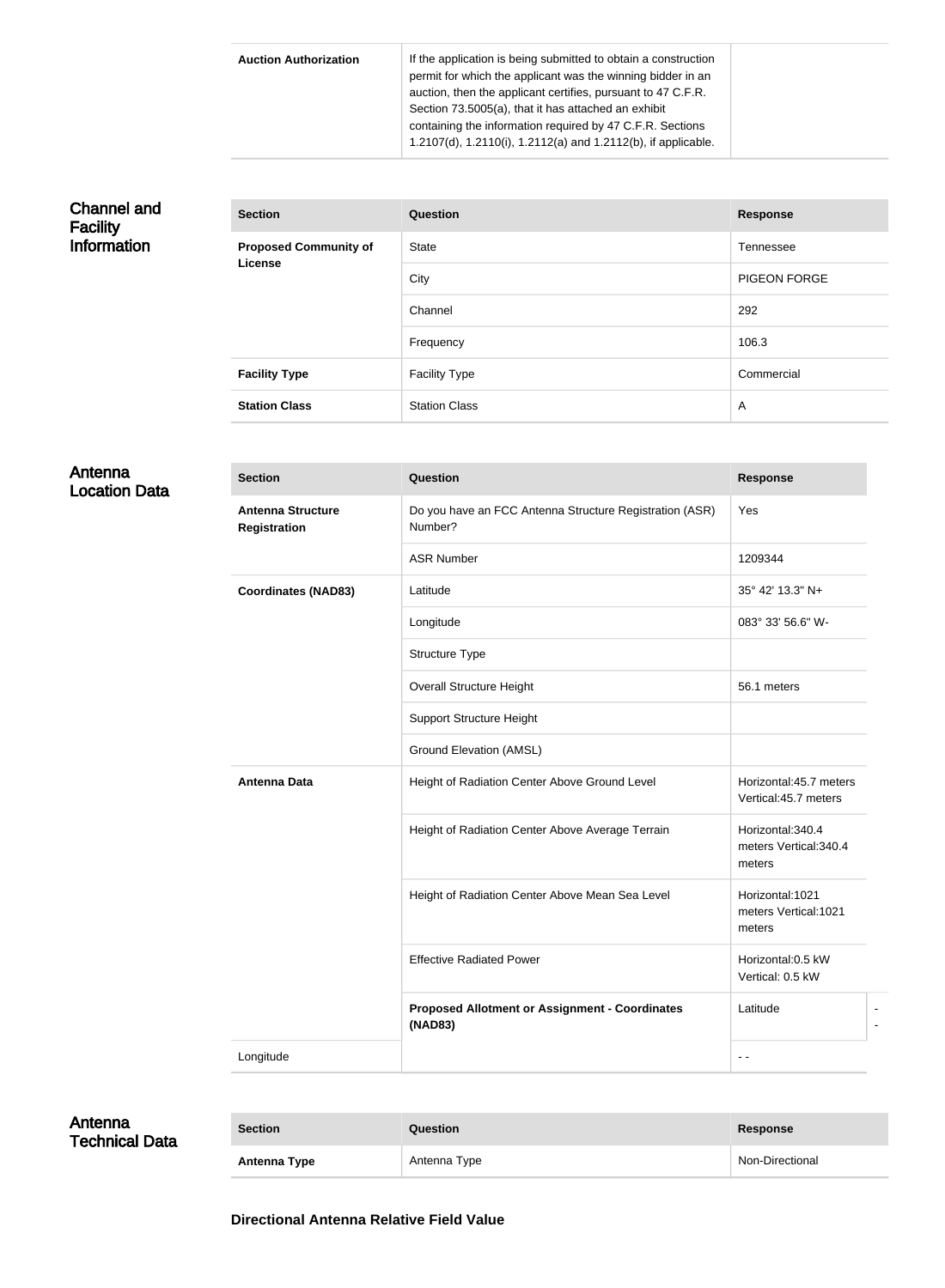|                             | <b>Degree</b>               | <b>Value</b>                     | <b>Degree</b>   | <b>Value</b>                                                                                                                                                                                                                                                   | <b>Degree</b> | Value                                                                                                                                                                                               | <b>Degree</b>   | <b>Value</b> |  |
|-----------------------------|-----------------------------|----------------------------------|-----------------|----------------------------------------------------------------------------------------------------------------------------------------------------------------------------------------------------------------------------------------------------------------|---------------|-----------------------------------------------------------------------------------------------------------------------------------------------------------------------------------------------------|-----------------|--------------|--|
|                             | <b>Additional Azimuths</b>  |                                  |                 |                                                                                                                                                                                                                                                                |               |                                                                                                                                                                                                     |                 |              |  |
|                             | <b>Degree</b>               |                                  | <b>Value</b>    |                                                                                                                                                                                                                                                                |               |                                                                                                                                                                                                     |                 |              |  |
|                             |                             |                                  |                 |                                                                                                                                                                                                                                                                |               |                                                                                                                                                                                                     |                 |              |  |
| Technical<br>Certifications | <b>Section</b>              |                                  | <b>Question</b> |                                                                                                                                                                                                                                                                |               |                                                                                                                                                                                                     | <b>Response</b> |              |  |
|                             | <b>Environmental Effect</b> |                                  |                 | effect? (See 47 C.F.R. Section 1.1306)                                                                                                                                                                                                                         |               | Would a Commission grant of Authorization for this location<br>be an action which may have a significant environmental                                                                              | Yes             |              |  |
|                             | <b>Broadcast Facility</b>   |                                  |                 | Does the proposed facility comply with the applicable<br>engineering standards and assignment requirements of 47<br>C.F.R. Sections 73.203, 73.207, 73.213, 73.315, 73.509,<br>73.515, 73.525, and 73.1125?                                                    |               |                                                                                                                                                                                                     |                 |              |  |
|                             | <b>Contour Protection</b>   |                                  | 73.215?         | the contour protection provisions of 47 C.F.R Section                                                                                                                                                                                                          |               | Does the proposed facility request processing pursuant to                                                                                                                                           |                 |              |  |
|                             | <b>Community of License</b> | Change - Section 307(b)          | Section 307(b)) | community of license? If 'Yes', an exhibit is required<br>containing information demonstrating that the proposed<br>community of license change constitutes a preferential<br>Communications Act of 1934, as amended (47 U.S.C.                                |               | Is the application being submitted to change the facility's<br>arrangement of assignments under Section 307(b) of the                                                                               |                 |              |  |
|                             |                             | <b>Reasonable Site Assurance</b> |                 | applicant's intended purpose.                                                                                                                                                                                                                                  |               | Applicant certifies that it has reasonable assurance in good<br>faith that the site or proposed structure at the location of its<br>transmitting antenna will be available to the applicant for the |                 |              |  |
|                             |                             |                                  |                 | If reasonable assurance is not based on applicant's<br>ownership of the proposed site or structure, applicant<br>certifies that it has obtained such reasonable assurance by<br>contacting the owner or person possessing control of the<br>site or structure. |               |                                                                                                                                                                                                     |                 |              |  |
|                             |                             |                                  |                 | Name of the person contacted                                                                                                                                                                                                                                   |               |                                                                                                                                                                                                     |                 |              |  |
|                             |                             |                                  |                 | Phone number of the person contacted                                                                                                                                                                                                                           |               |                                                                                                                                                                                                     |                 |              |  |
|                             |                             |                                  |                 | Person contacted is                                                                                                                                                                                                                                            |               |                                                                                                                                                                                                     |                 |              |  |

## **Certification**

| <b>Section</b>                                    | <b>Question</b>                                                                                                                                                                                                                                                                                                                                                                                     | <b>Response</b> |
|---------------------------------------------------|-----------------------------------------------------------------------------------------------------------------------------------------------------------------------------------------------------------------------------------------------------------------------------------------------------------------------------------------------------------------------------------------------------|-----------------|
| <b>General Certification</b><br><b>Statements</b> | The Applicant waives any claim to the use of any particular<br>frequency or of the electromagnetic spectrum as against the<br>regulatory power of the United States because of the<br>previous use of the same, whether by authorization or<br>otherwise, and requests an Authorization in accordance<br>with this application (See Section 304 of the<br>Communications Act of 1934, as amended.). |                 |
|                                                   |                                                                                                                                                                                                                                                                                                                                                                                                     |                 |

 $\mathbb{R}^2$